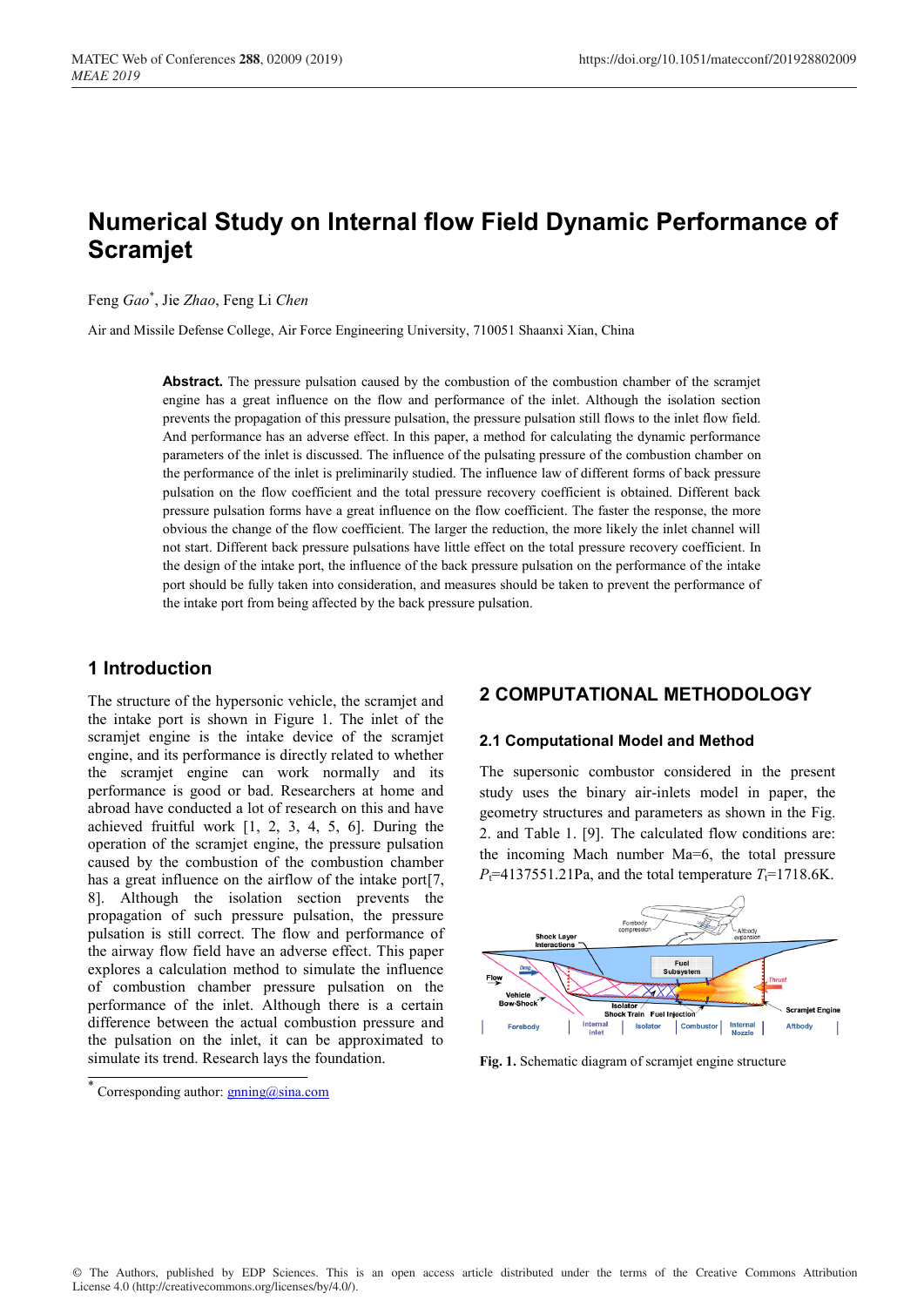

**Fig. 2.** The sketch of the binary air-inlets/ the separation of the isolation period model

**Table 1**. The size of the binary air-inlets/ the separation of the isolation period model

| $^{\circ}$ 0 | $^{\circ}$ 0<br>∪∼<br>∼ | $\sigma$<br>$\boldsymbol{\nu}$ | <u>.</u> | ⊥∿<br>∸ | $\mathbf{L}$ | ∸.   | ப       | $n_{th}$ |
|--------------|-------------------------|--------------------------------|----------|---------|--------------|------|---------|----------|
|              |                         |                                | mm.      | mm      | mm           | mm   | mm      | mm.      |
| 6.0          | 6.78                    | 7.70                           | 628.92   | 925.17  | 1295.42      | 1200 | 1655.42 | 30       |

#### **2.2 Approaching method of air-inlet parameters**

The air-inlet parameters are composed of total pressure recovering coefficient, flow rate coefficient, additional resistance coefficient and ram ratio. This paper mainly uses total pressure recovering coefficient and flow rate coefficient to evaluate the performance of the scramjet air-inlet.

(1) Total pressure recovering coefficient is defined as ratio between inlet average total pressure and outlet average total pressure which is to assess the airflow kinetic energy loss in the process of stagnation. Equation for this is given by Eq. (1)

$$
\sigma = \frac{P_{te}}{P_{t0}}\tag{1}
$$

(2) Flow rate coefficient ratio, ratio between actual inlet flow rate coefficient and inlet free flow rate coefficient without being disturbance. Equation for this is given by Eq. (2)

$$
\varphi = \frac{A_0}{A_c} \tag{2}
$$

#### **2.3 Geometry design and Numerical approach**

A refined grid was developed with Gambit to simulate the air-inlet section geometry for the CFD solver. On account of the complicacy of the air-inlet structure, the whole area is separated into eight parts. In consideration of the influence of layer boundary, increasing the boundary layer mesh is necessary. As shown in Figure 3. As is shown in figure 2, a-b-c is designated as pressure inlet, c-d-e-f-g is designated as pressure-far-fields, g-h is designated as pressure-outlet, a-m-l-k-j, i-n and n-o-h are designated as wall boundaries, and i-j is defined as unsteady Back-pressure dynamic fluctuation boundary conditions through UDF.



**Figure 3.** Geometry of air-inlet and boundary calibration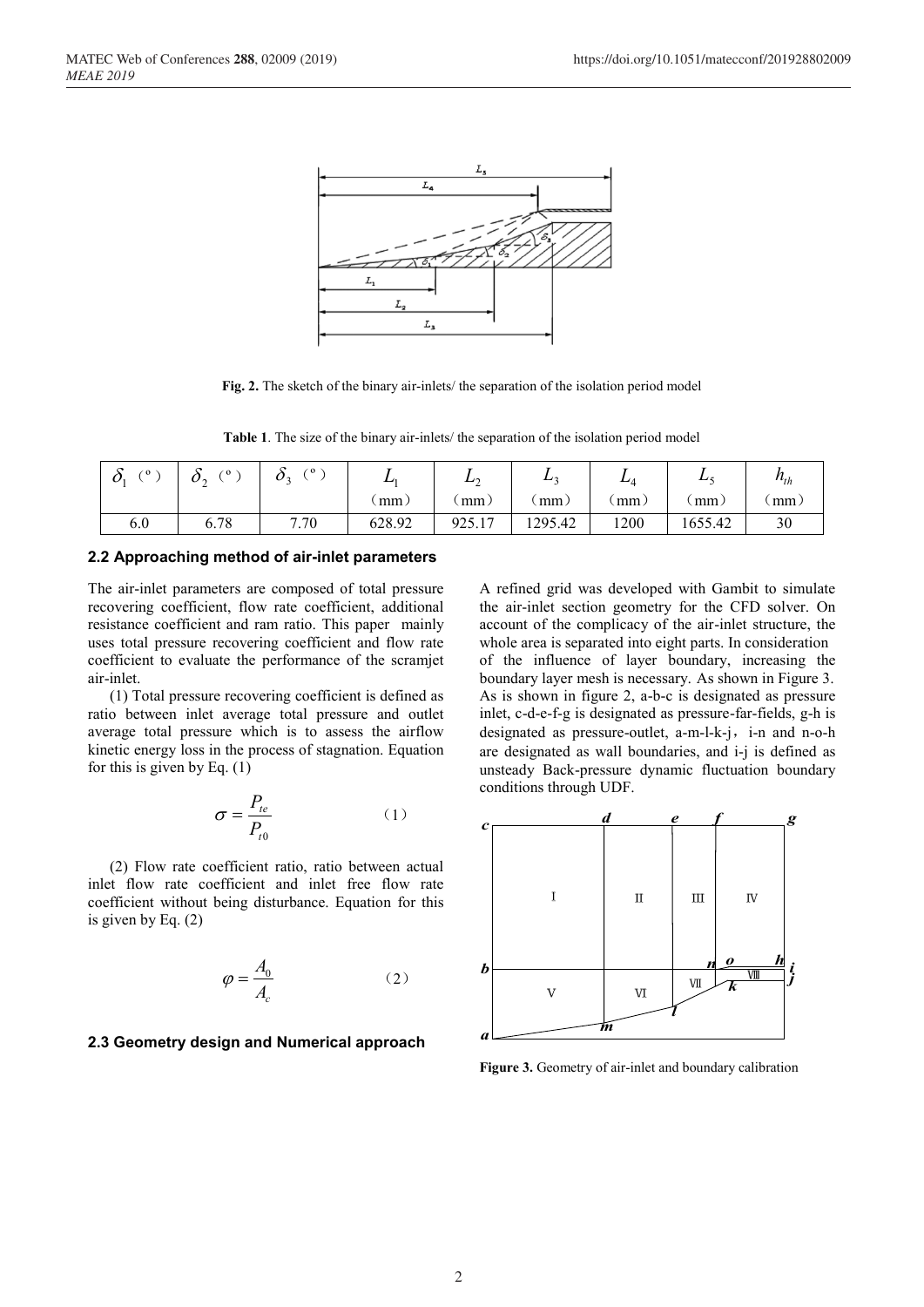#### **2.4 Computational Methodology**

In addition to the compressible Navier-Stokes and energy equations, the K-epsilon Turbulence model is utilized in this paper. In near wall region nonequilibrium wall function method is adopted. In order to catch the shock wave, double-precision equation solver and implicit coupling method are applied. Second Order Upwind was selected in discretization scheme.

$$
\int_{\Omega} \frac{\partial Q}{\partial t} d\Omega + \oint_{\Gamma} (\vec{F} - \vec{G}) \cdot dS = 0
$$
\n(3)

#### **2.5 Initial conditions and Convergence criteria**

First, initialize the flow field with the calculation result of steady-state. The shock wave increases residuals, so when every parameter's residual is below  $10^{-3}$  and keeping steady, criterion for convergence is met.

### **3 RESULTS AND DISCUSSION**

Internal and External flow field in air-inlet were simulated on different back-pressure conditions at the combustor entrance corresponds to Mach 6 scramjet flights. To find out how the pressure fluctuation of the scramjet combustor influents the flow and performance of the scramjet inlet, UDF part in Fluent was applied to simulate two different back-pressure fluctuations in the same amplitude but different responses which is shown in figure4.



**Fig. 4.** Simulating back-pressure pulsation form in combustor

Figure 5 shows the nature changeability in flow rate coefficient as time increases for two pulsating forms. Figure 6 shows the nature changeability in total pressure recovering rate as time increases for two pulsating forms. From the whole tendency of the curves, the flow rate coefficient and the total pressure recovering rate reduce as time increases while fluctuating in the middle of the cures. Back-pressure pulsation has great effects on the flow rate coefficient but has little effect on total pressure recovering rate. In the pulsating form a, the flow coefficient is 0.15, and in the pulsating form b, the flow coefficient is 0.45. Different back pressure pulsations have little effect on the total pressure recovery

coefficient. The total pressure recovery coefficient of the two pulsating forms remains basically unchanged at around 0.27. Comparing a with b in figure 5, the responding faster the more obvious the changeability of flow rate coefficient. It may cause the air-inlet flaming out when the back-pressure is too low. Figure 6 shows that the total pressure recovering rates for different airinlets are similar with each other in different backpressure pulsation forms. So, it is necessary to take the influence of back-pressure pulsation which is caused by ignition into consideration when designing air-inlet in major engineering design projects.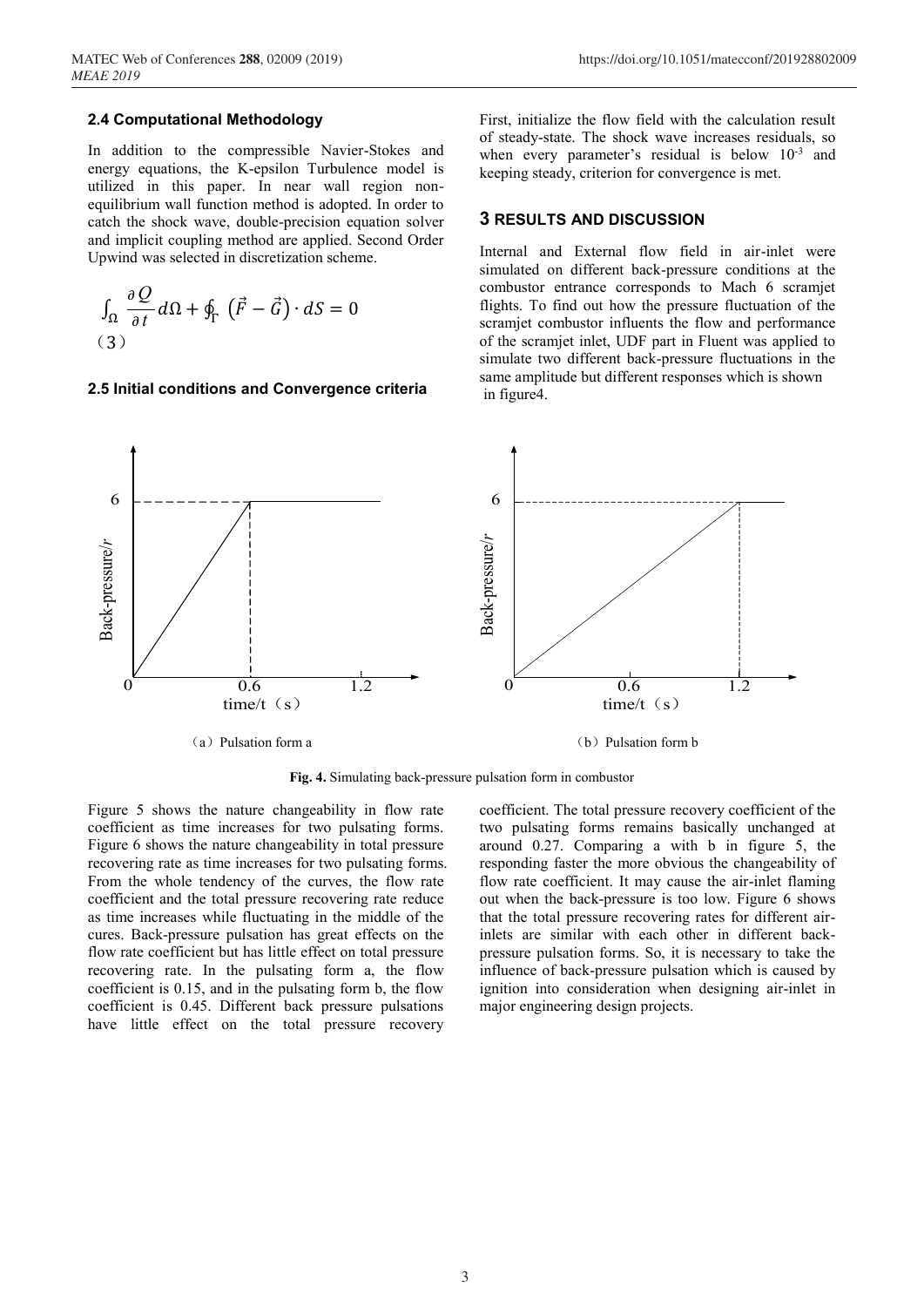

**Fig. 5.** Air-inlet flow rate coefficient as time increases



**Fig. 6.** Air-inlet total pressure recovering rate coefficient as time increases

## **4 Summary and Conclusions**

In this paper, the influence of the pressure fluctuation of the scramjet combustor on the flow and performance of the scramjet inlet were studied, conclusions are as follows:

(1)Back-pressure pulsation has great effects on the flow rate coefficient but has little effect on total pressure recovering rate. Comparing a with b in figure 4, the responding faster the more obvious the changeability of flow rate coefficient. It may cause the air-inlet flaming out when the back-pressure is too low.

(2) Back-pressure pulsation has little effect on total pressure recovering rate.

(3) It is necessary to take the influence of backpressure pulsation into consideration and take measures to prevent substantial fluctuation performance of the scramjet inlet when designing air-inlet in major engineering design projects.

# **References**

1. Mary Kae L. O'Neill and Mark J. Lewis, Journal of Aircraft, **29**, 6 (1992)